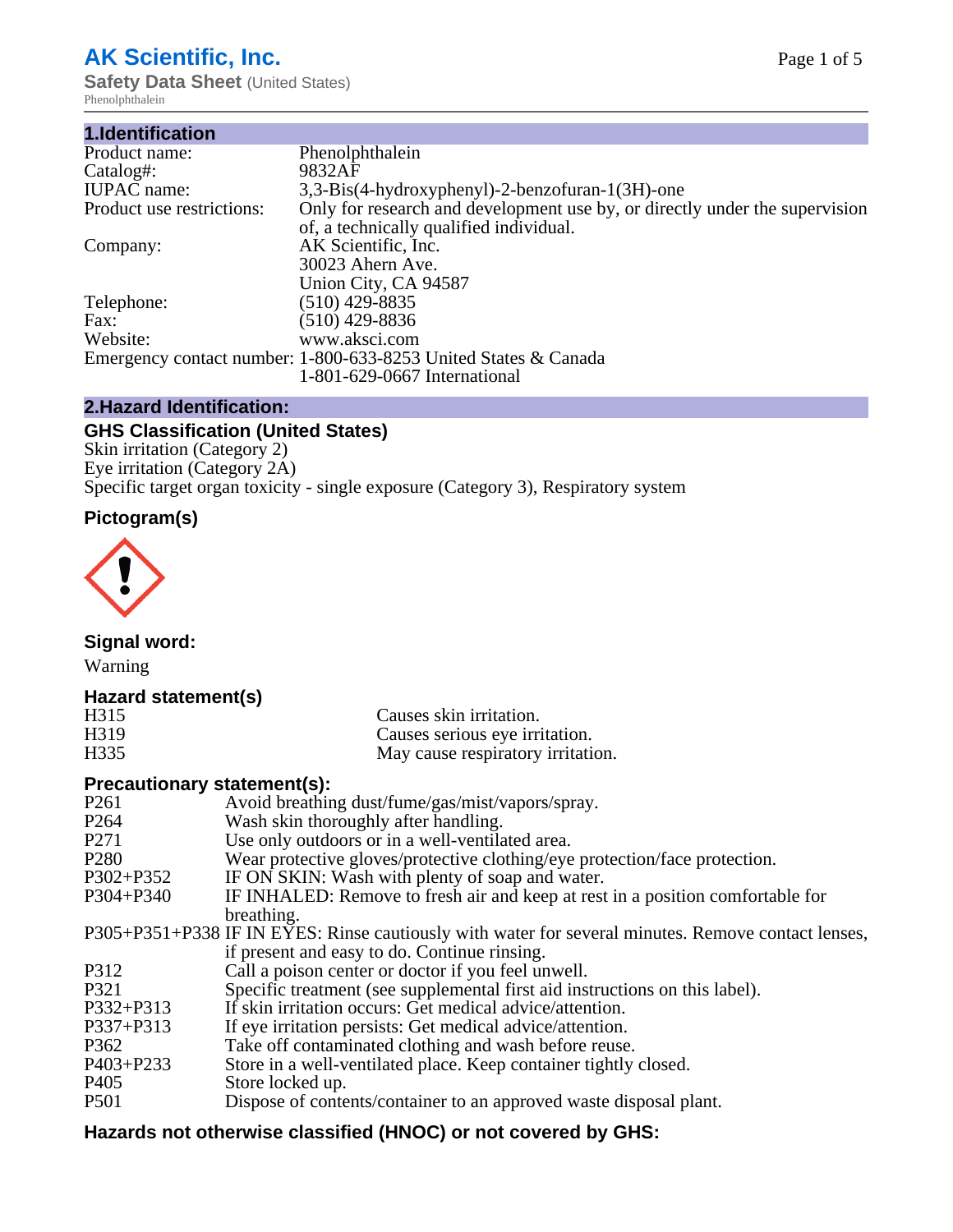#### None

## **3.Composition/Information on Ingredients**

Synonyms: Not available. CAS#: 77-09-8<br>Purity: 98% Purity: EC: 201-004-7

## **4. First Aid Measures**

**General Information:** Immediately remove any clothing contaminated by the product. Move out of dangerous area. Consult a physician and show this safety data sheet.

**Inhalation:** Move person to fresh air. If not breathing, give artificial respiration. If breathing is difficult, give oxygen. Obtain medical aid.

**Skin contact:** Immediately flush skin with running water for at least 15 minutes while removing contaminated clothing and shoes. Wash clothing before reuse. Obtain medical aid immediately. **Eye contact:** Immediately flush open eyes with running water for at least 15 minutes. Obtain medical aid immediately.

**Ingestion:** Do NOT induce vomiting without medical advice. Rinse mouth with water. Never administer anything by mouth to an unconscious person. Obtain medical aid immediately.

**Most important symptoms and effects, both acute and delayed:** No further information available. Please see sections 2 and 11.

**Indication of any immediate medical attention and special treatment needed:** No further information available.

## **5. Fire Fighting Measures**

**Suitable extinguishing media:** Use water spray, dry chemical, carbon dioxide, or chemical foam. **Specific hazards arising from the chemical:** Carbon oxides.

**Advice for firefighters:** As in any fire, wear a NIOSH-approved or equivalent, pressure-demand, self-contained breathing apparatus and full protective gear. During a fire, irritating and highly toxic gases may be generated by thermal decomposition or combustion.

## **6. Accidental Release Measures**

**Personal precautions, protective equipment and emergency procedures:** Wear protective equipment and keep unprotected personnel away. Ensure adequate ventilation. Remove all sources of ignition. Prevent further leak or spill if safe to do so. For personal protective equipment, please refer to section 8.

**Environmental precautions:** Do not let product enter drains, other waterways, or soil.

**Methods and materials for containment and cleaning up:** Prevent further leak or spill if safe to do so. Vacuum, sweep up, or absorb with inert material and place into a suitable disposal container. Consult local regulations for disposal. See section 13 for further disposal information.

## **7. Handling and Storage**

**Precautions for safe handling:** Avoid contact with skin, eyes, and personal clothing. Wash hands thoroughly after handling. Avoid breathing fumes. Use only with adequate ventilation. Wear suitable protective clothing, gloves, and eye/face protection. Keep away from sources of ignition. Minimize dust generation and accumulation. Keep container tightly closed. Open and handle container with care. Do not eat, drink, or smoke while handling.

**Conditions for safe storage, including any incompatibilities:** Store in a tightly-closed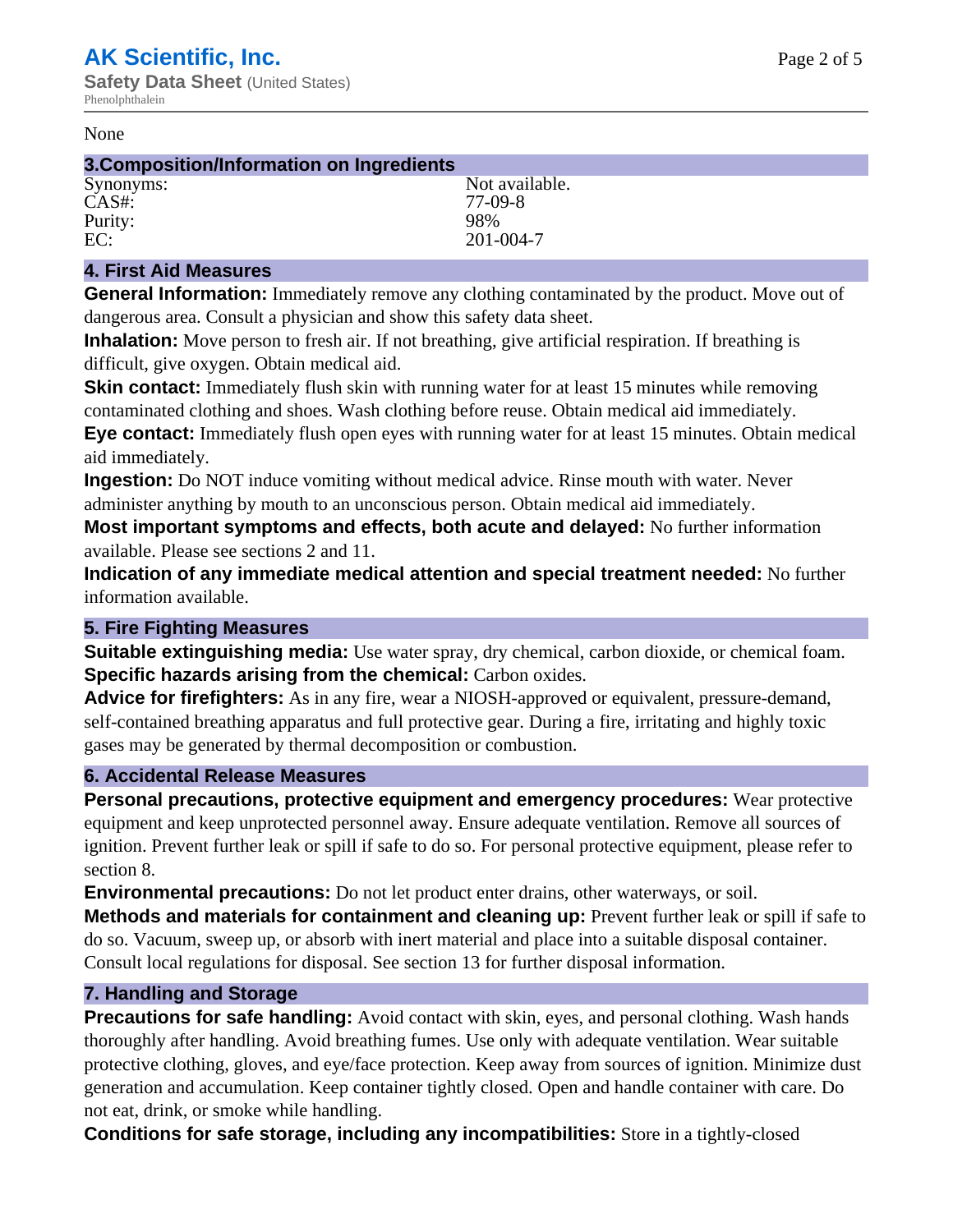container when not in use. Store in a cool, dry, well-ventilated area away from incompatible substances. Keep away from sources of ignition. ,Store long-term at room temperature.

#### **8. Exposure Controls/Personal Protection**

#### **Exposure limits:**

| <b>OSHA PEL:</b>  | Not available. |
|-------------------|----------------|
| NIOSH REL:        | Not available. |
| <b>ACGIH TLV:</b> | Not available. |

**Appropriate engineering controls:** Avoid contact with skin, eyes, and clothing. Wash hands before breaks and immediately after handling the product. Facilities storing or utilizing this material should be equipped with an eyewash fountain. Use adequate general and local exhaust ventilation to keep airborne concentrations low.

#### **Personal protection**

| Eyes:        | Based on an evaluation of the eye or face hazards present, wear chemical splash-resistant<br>safety glasses or goggles with side protection. A face shield may be appropriate in some<br>workplaces. Use eyewear tested and approved under appropriate government standards                                                                                                                                             |
|--------------|-------------------------------------------------------------------------------------------------------------------------------------------------------------------------------------------------------------------------------------------------------------------------------------------------------------------------------------------------------------------------------------------------------------------------|
|              | such as OSHA 29 CFR 1910.133 or EU EN166.                                                                                                                                                                                                                                                                                                                                                                               |
| Hands:       | Wear gloves selected based on an evaluation of the possible hazards to hands and skin,<br>the duration of use, the physical conditions of the workplace, and the chemical resistance<br>and physical properties of the glove material.                                                                                                                                                                                  |
|              | Skin and body: Protective clothing must be selected based on the hazards present in the workplace, the<br>physical environment, the duration of exposure, and other factors. No fabric can provide<br>protection against all potential hazards; therefore it is important to select the appropriate<br>protective clothing for each specific hazard. At the minimum, wear a laboratory coat and<br>close-toed footwear. |
| Respiratory: | Respirators are not a substitute for accepted engineering control measures such as<br>enclosure or confinement of the operation, general and local ventilation, and substitution<br>of less toxic materials. When respiratory personal protective equipment is appropriate<br>based on an assessment of respiratory hazards in the workplace, use a NIOSH- or<br>CEN-certified respirator.                              |

| 9. Physical and Chemical Properties          |                                         |  |  |
|----------------------------------------------|-----------------------------------------|--|--|
| <b>Physical State:</b>                       | White to Almost white powder to crystal |  |  |
| Molecular Formula:                           | C20H14O4                                |  |  |
| Molecular Weight:                            | 318.32                                  |  |  |
| Odor:                                        | Not available.                          |  |  |
| pH:                                          | Not available.                          |  |  |
| <b>Boiling Point Range:</b>                  | Not available.                          |  |  |
| Freezing/Melting Point:                      | $262$ °C                                |  |  |
| <b>Flash Point:</b>                          | Not available.                          |  |  |
| <b>Evaporation Rate:</b>                     | Not available.                          |  |  |
| Flammability(solid,gas):                     | Please see section 2.                   |  |  |
| Explosive limits:                            | Not available.                          |  |  |
| Vapor Pressure:                              | Not available.                          |  |  |
| Vapor Density:                               | Not available.                          |  |  |
| Solubility:                                  | Not available.                          |  |  |
| <b>Relative Density:</b>                     | Not available.                          |  |  |
| Refractive Index:                            | Not available.                          |  |  |
| Volatility:                                  | Not available.                          |  |  |
| Auto-ignition Temperature:                   | Not available.                          |  |  |
| Decomposition Temperature:                   | Not available.                          |  |  |
| <b>Partition Coefficient:</b>                | Not available.                          |  |  |
| the control of the control of the control of |                                         |  |  |

#### **10. Stability and Reactivity**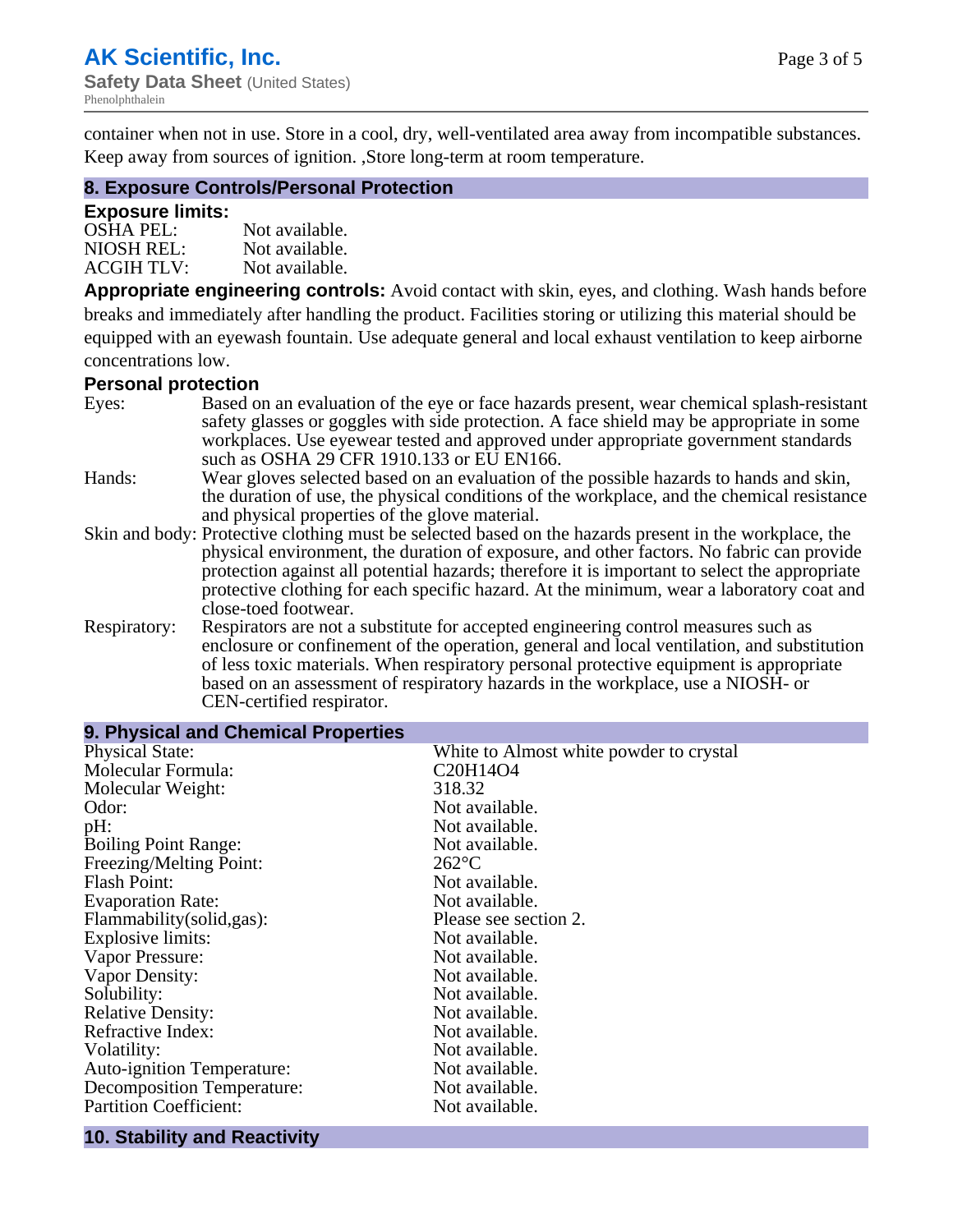| Reactivity:                         | Not available.                                       |
|-------------------------------------|------------------------------------------------------|
| Chemical stability:                 | Stable under recommended temperatures and pressures. |
| Possibility of hazardous reactions: | Not available.                                       |
| Conditions to avoid:                | Dust generation.                                     |
| Incompatible materials:             | Strong oxidizing agents.                             |
| Hazardous decomposition products:   | Carbon oxides.                                       |
|                                     |                                                      |

#### **11. Toxicological Information**

| Not available.                                      |
|-----------------------------------------------------|
| Not available.                                      |
| Inhalation, eye contact, skin contact, ingestion.   |
| Skin contact may result in inflammation             |
| characterized by itching, scaling, reddening,       |
| blistering, pain or dryness. Eye contact may result |
| in redness, pain or severe eye damage. Inhalation   |
| may cause irritation of the lungs and respiratory   |
| system. Overexposure may result in serious illness  |
|                                                     |

or death.

#### **Carcinogenicity**

| IARC: | Not classified.                                                                                       |
|-------|-------------------------------------------------------------------------------------------------------|
| NTP:  | Not listed.                                                                                           |
| OSHA: | Not listed.                                                                                           |
|       | Acute toxic effects: Inflammation of the eye is characterized by redness, watering, and itching. Skin |
|       | inflammation is characterized by itching, scaling, reddening, or, occasionally,                       |
|       | blistering.                                                                                           |

| <b>12. Ecological Information</b> |                |
|-----------------------------------|----------------|
| Ecotoxicity:                      | Not available. |
| Persistence and degradability:    | Not available. |
| Bioaccumulative potential:        | Not available. |
| Mobility in soil:                 | Not available. |
| Other adverse effects:            | Not available. |

## **13. Disposal Considerations**

Disposal of waste: Chemical waste generators must determine whether a discarded chemical is classified as hazardous waste. US EPA guidelines for the classification determination are listed in 40 CFR 261.3. Additionally, waste generators must consult state and local hazardous waste regulations to ensure complete and accurate classification. Observe all federal, state and local regulations when disposing of the substance.

Disposal of packaging: Do not reuse containers. Dispose of as unused product.

| <b>14. Transportation Information</b> |                |
|---------------------------------------|----------------|
| <b>DOT (United States)</b>            |                |
| UN number:                            | Not hazmat     |
| Proper shipping name:                 | Not available. |
| Transport hazard class:               | Not available. |
| Packing group:                        | Not available. |
| <b>IATA</b>                           |                |
| <b>UN Number:</b>                     | Not DG         |
| Proper shipping name:                 | Not available. |
| Transport hazard class:               | Not available. |
| Packing group:                        | Not available. |